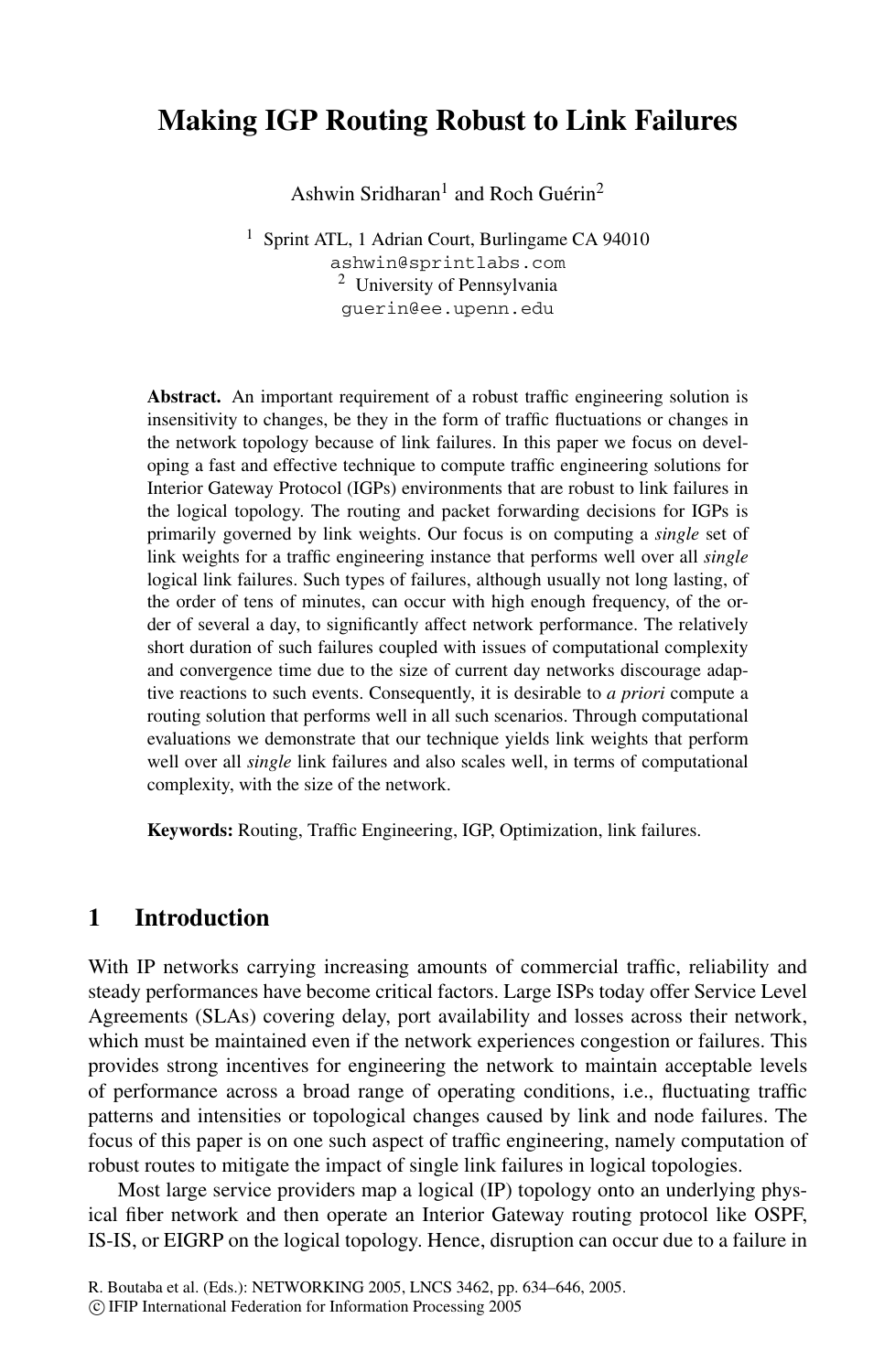the physical network, for example a fiber cut, or due to a failure in the logical topology, for example a loss of adjacency between routers due to CPU overload, lost packets, interface failure, etc. Critical failures in the physical network, e.g., fiber cuts, are relatively infrequent but typically long lasting, from hours to days, [8]. As a result, they are dealt with either directly at the physical layer, e.g. automatic switch-over, or with *reactive routing* which re-computes a new routing pattern. The relatively long recovery time of reactive routing is warranted by the scope and severity of such failures. In contrast, logical link failures are much more common but normally affect just a single link (see again [8]), and are typically transient in nature, resolving over a time scale of minutes. Because of their relatively short durations, logical failures are a natural candidate for proactive solutions that rely on *robust routing* which *apriori* anticipate all possible logical link failure scenarios. In particular, relying on reactive solutions may not be appropriate or even feasible, as quickly computing and deploying a complete set of new routes can be challenging, especially in today's large networks that often include several hundred routers. Indeed, by the time the network has determined how to best adapt its routing and propagated the required changes, the failure may have been already fixed or be in the process of being fixed. In addition, re-computing a new optimal routing pattern has the potential for being disruptive to more flows, i.e., re-route them, than just the flows that were originally affected by the failed link.

In this paper, our focus is on developing a technique to compute such *a priori* robust routing solutions for OSPF [9], IS-IS [3] and EIGRP [1], three of the most common intra-domain routing protocols in the Internet. The IGP routing framework imposes two unique constraints. One, traffic in an IGP environment can flow only along shortest paths computed using a set of link weights<sup>1</sup> (say *W*). Two, load balancing of traffic between a node-pair is allowed only over equal cost multiple paths with the further requirement that traffic be split in *equal* proportions across paths<sup>2</sup>. Within the framework of robust routing, our goal is then to compute a *single* set of link weights for a *given* characterization of traffic entering the network, i.e., traffic matrix *T*, which performs well under both normal conditions and in the event of any single logical link failures This would ensure that only the routes traversing the failed link are affected and possibly re-routed<sup>3</sup>, which is clearly the minimum re-routing required under a **link failure.** Another important goal is to ensure that the weight computation algorithm scales well with network size which, as mentioned previously, easily span hundreds of routers. Most of the previous works, on optimizing IGPs for traffic engineering, e.g. [6], [4], [12] and [13] only address the problem in an environment without link failures. As one

can expect and as we shall see, performance can degrade significantly if link weights https//www.schosen.without accounting the failuren with broponsed a technique for coping with link failures in OSPF/IS-IS networks, but that involves changing a few **link weights** upon failure and hence is suitable only for *reactive* routing.

<sup>1</sup> As routing is fully specified by the set of link weights, in this paper we use interchangeably the terms "routing solution" and "weight setting."

<sup>2</sup> Although EIGRP allows unequal splitting, it is rarely used.

<sup>&</sup>lt;sup>3</sup> Re-routing would not occur if there were multiple shortest paths.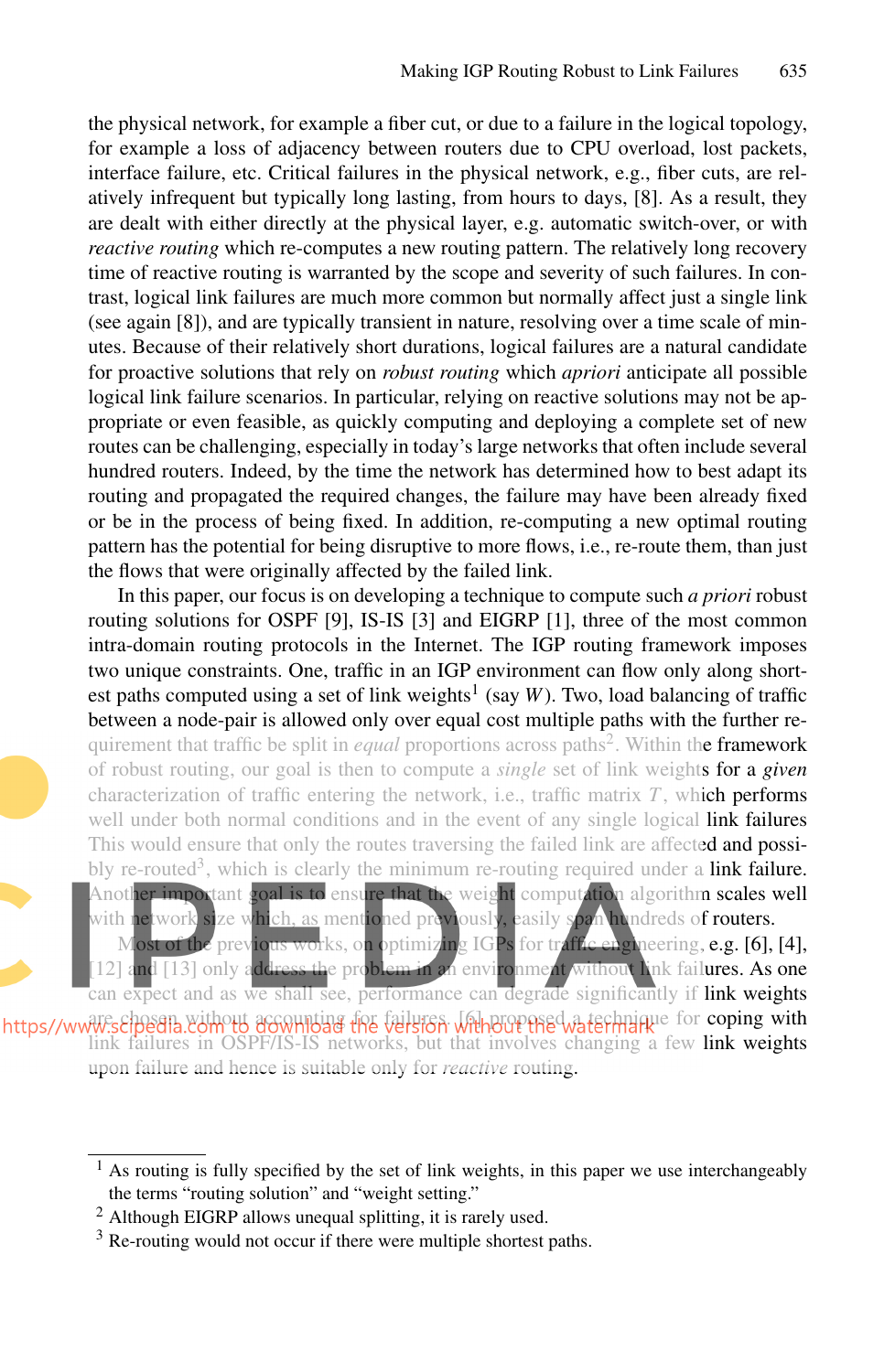The problem of computing a *single* set of link weights robust to all single link failures was first addressed in [2] and has been studied in [10], [7], and [14]. [10] presents a tabu-search heuristic that computes a set of weights robust to link failures by evaluating the impact of *all* possible link failures for each sampled weight setting. Although it yields good link weights, evaluation of all link failures for a weight setting has very high computation complexity making the search intractable for large networks. In order to avoid this bottleneck a typical method is to evaluate the impact of failure of only a few important links. The key issue then is the identification of such links. [14] relies on random sampling, but this obviously ignores the coupling that exists between links, traffic, and routing. [7] defines important links based on the increase in cost they contribute upon failure. However, the cost increase is computed for the current weight setting, which introduces a strong bias based on the routing that this weight setting induces. In other words, neither the technique of [14] nor that of [7] selects important links in a manner that fully accounts for the complex dependencies that exist between weight settings and traffic flows.

### **1.1 Our Contributions**

We propose a solution to the above problem that is fast, scalable and performs well without the drawbacks of previous techniques. Our contributions are three-fold. One, we introduce a new definition to classify the importance of a link failure that takes into account the traffic matrix, routing *and* the potential benefit to the network from protection against the failure. Two, we develop a new technique to quickly identify critical links based on this definition by extracting relevant information from standard weight search heuristics, like [5] and [4], used to optimize OSPF/IS-IS in no-failure scenarios. *Our technique uses the weight perturbations performed by these heuristics to approximate link failures and capture statistical identifiers, based on which it selects critical links*. Three, our technique possesses a novel feature in that it yields quantifiers for identification of links and/or networks whose failure performance is insensitive to weight settings. We show through computations that compared to [10], our technique yields a computational gain of a factor of over 10 for small size networks and a factor of 100-200 for large real-life sized networks. Equally important, we demonstrate that it yields better results that the techniques of  $[7]$  or  $[14]$  and is consistently faster

The rest of the paper is organized as follows. Section 2 provides a general overview of the problem and the challenges involved, including a brief review of related works. Section 3 presents the heuristic we use for computing weight settings. Section 4 evaluhttps//wwwscipedia.com.ite-download ithowersign-withgut the watermark

# **2 Problem Formulation and Related Work**

We model the network as a directed graph  $G = (V, E)$  with  $M = ||V||$  vertices and  $N =$  $\Vert E \Vert$  edges. We assume the existence of a traffic matrix *T* which characterizes the traffic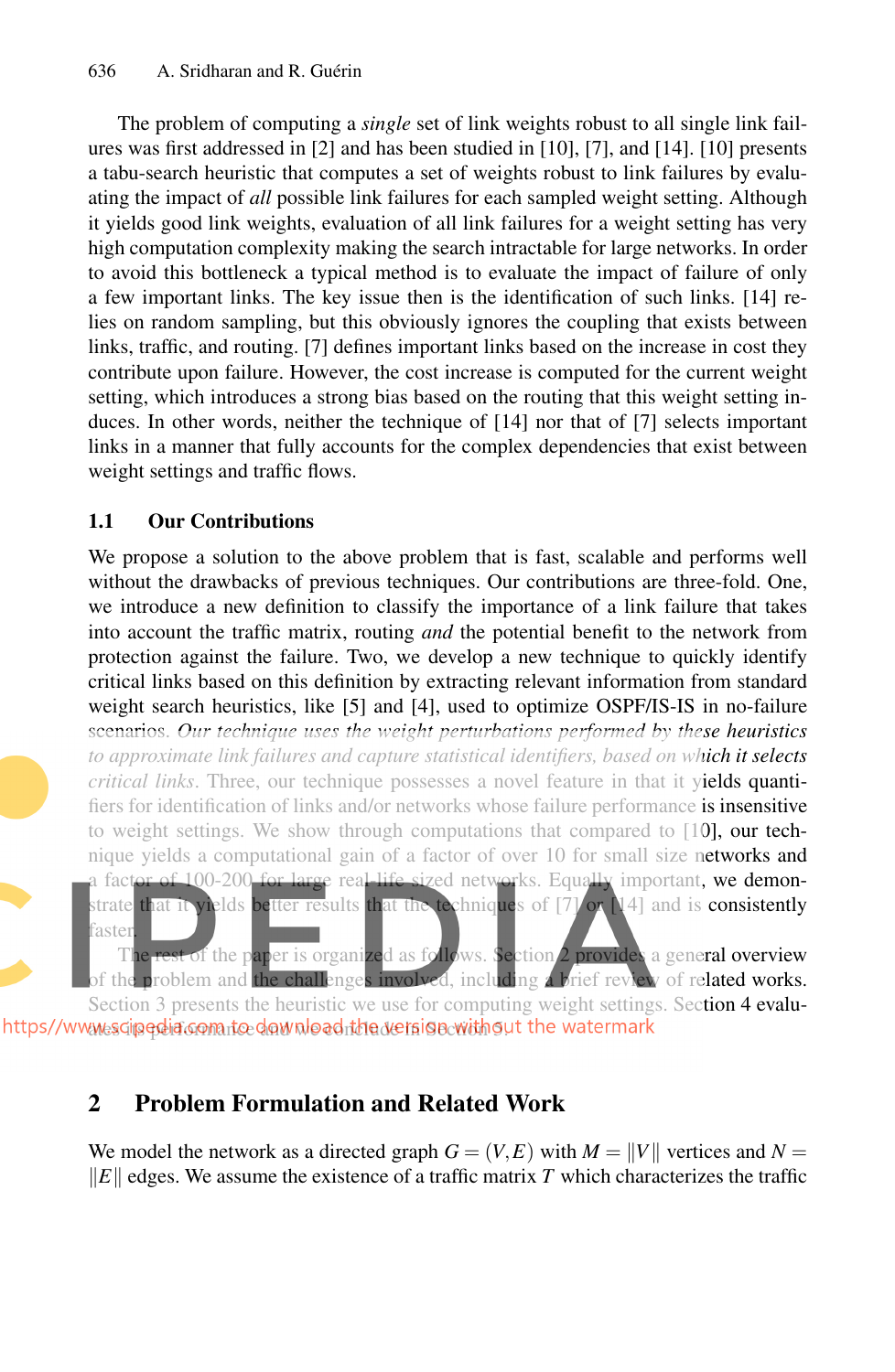between each node-pair<sup>4</sup>. For a given set of link weights *W*, let  $\Phi_0(W)$  denote the cost of routing the traffic matrix *T* over *G*, i.e., in the no-failure scenario, under IGP constraints. The choice of  $\Phi_0$  can be controlled by the network operator<sup>5</sup>. See Section 4 and [11] for details of the function used in this paper. Let  $\Phi_l(W)$  denote the cost of routing *T* over *G* − *l*, i.e., when link *l* has failed <sup>6</sup>. Let *F* be some arbitrary function that weighs the importance of each no-failure and failure scenario. The IGP single link failure robust routing problem may then be stated as

$$
\min_{W} F(\boldsymbol{\Phi}_0, \boldsymbol{\Phi}_{l_1}, \boldsymbol{\Phi}_{l_2}, \dots, \boldsymbol{\Phi}_{l_N}) \quad, W \in \mathbf{Z}^{+N} \tag{1}
$$

For the purposes of this paper, we use

$$
F(\Phi_0, \Phi_{l_1}, \Phi_{l_2}, \dots, \Phi_{l_N}) = \Phi_0 + \mu \sum_{l \in E} \Phi_l \tag{2}
$$

where  $\mu$  is a parameter that weighs the importance of failures.

The equal-split constraint in standard IP forwarding renders the problem NP-hard [5] even in the (simpler) no-failure scenario and hence motivates the use of heuristics.

In the remainder of the section we review previous related work. The technique presented in [10] proposes a tabu-search heuristic that samples different weight settings and evaluates *F* over each sample, choosing the minimum. A major drawback of this method is that the computation of *F* requires evaluating *all* possible link failures for each weight setting. This quickly becomes intractable for large networks.

In order to overcome such computational bottlenecks, a common technique is to hypothesize that the total cost is dominated by a few variables and hence evaluate only their cost. A natural extension of this reasoning is to assume that only a *few* link failures are important and compute weight settings to protect only against their failures. This is equivalent to defining a new cost function

$$
F_{E_C}(\Phi_0, \Phi_{l_1}, \Phi_{l_2}, \dots, \Phi_{l_N}) = \Phi_0 + \mu \sum_{l \in E_C} \Phi_l
$$
 (3)

e the new set of links  $E_C$  satisfies  $\|E_C\| \ll \|E\|$ . If the hypothesis is indeed true, minimizing  $F_{E_C}$ , Eqn. (3) with a good choice of  $E_C$  should yield  $F_{E_C}^{best} \approx F^{best}$  as well as significantly reduce computational complexity. However, this raises the question of how to carefully select the subset *E<sup>C</sup>* so that performance is not compromised.

In  $\Box$  14], the links in  $E_C$  are determined via random selection. This ignores the relationship between the traffic *T* and the routing *W*. In [7] *E<sup>C</sup>* is updated every few iterations by evaluating the cost <sup>Φ</sup>*<sup>l</sup>* of *all* link failures and choosing the ones that incur the largest cost.

<sup>&</sup>lt;sup>4</sup> The techniques developed in [6] for optimization over multiple traffic matrices are directly incorporable into our technique. For purposes of clarity and space, however, in this paper we focus on optimization for a *single* traffic matrix.

<sup>&</sup>lt;sup>5</sup> It is typically a function of link load.

<sup>&</sup>lt;sup>6</sup> We simply set  $w_l = \infty$ , re-compute any affected shortest paths and re-route the traffic matrix *T*.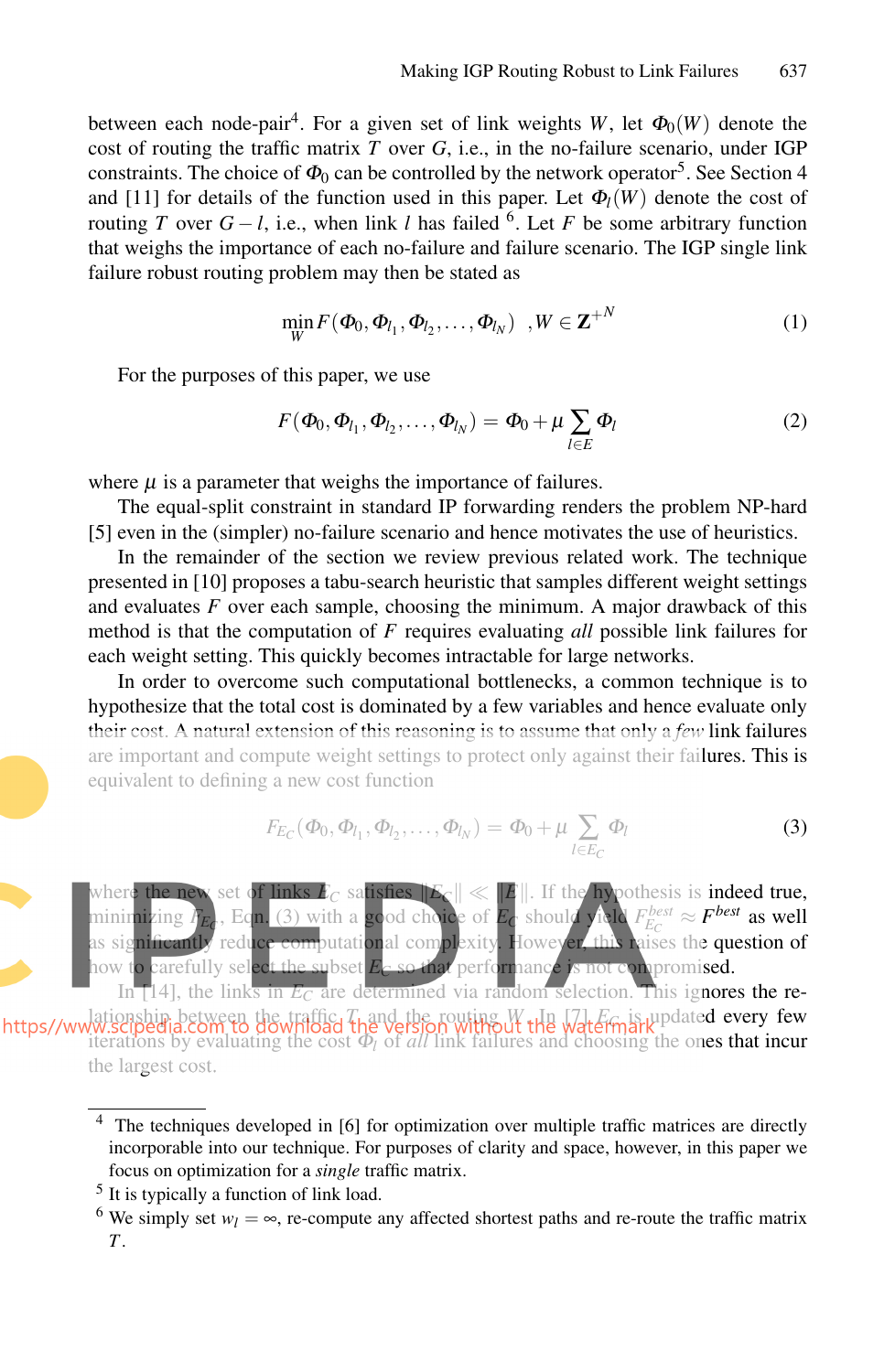This technique has two drawbacks. First, in some cases certain links may degrade network performance significantly on failure *regardless* of the weight setting. Including such links in *E<sup>C</sup>* yields little reward in terms of computational effort since network performance would always be poor when these links fail. However, the definition used by [7] would likely include such links in the set  $E_C$  since their cost on failure is always large. The second drawback has to do with cases when the impact of a link failure *does* depend on weight settings. Since *E<sup>C</sup>* is updated only every few weight changes, it is quite possible that  $E_C$  may not contain the critical links as defined by [7] with regards to the final chosen weight setting *W*<sup>∗</sup> . This can also lead to poor performance. We validate our observations in Section 4.

## **3 Heuristic for Failure Optimization**

Based on our arguments in the previous section, we hypothesize that the criticality of a link, which decides its membership in *EC*, should be a function of the range **and** variability of cost it incurs on failure over a large, if not the whole set of link weights. We now motivate and define a new metric for the *criticality* of a link that satisfies the above mentioned criteria and present a fast technique for its measurement.

Links which, regardless of weight settings *always* degrade network performance on failure, as well as links whose failure does not affect the network at all are considered *insensitive* to weight settings. Computational effort spent in finding weight settings to protect the network against failure of such links would yield very little reward. Hence such links should typically *not* be included in *EC*. On the other hand, link failures that exhibit *large variations in cost across weight settings* would be ideal candidates for the critical link set  $(E_C)$ . By carefully computing weights, one can protect **the network** against these link failures. Clearly their inclusion in the critical set yields increased returns in terms of performance improvement per unit of computational **effort. These** links are considered *sensitive* to weight settings. Hence, we define the *criticality* of a link as a function of some measure that is proportional to its *sensitivity* to weight settings.

In order to quantify the sensitivity of a link, we use a two-threshold based approach. We specify two thresholds to denote satisfactory and unsatisfactory performance. The sensitivity of a link is defined as the number of times, over all weight settings, that network cost on failure of the link falls below or above the satisfactory and unsatisfactory cost thresholds, respectively. The larger and close to each other the two numbers, the

higher the likelihood that the link impacts network performance *and* responds to failure optimization. A simple example should illustrate this concept. Consider two links *A* and *B*, so that across 100 weight settings failure of link *A* results in a network cost that is below the satisfactory cost threshold (has little impact) 50 times and above the unsatisfactory cost threshold 50 times (large penalty). Conversely, for link *B*, the numbers are 90 and 10 respectively. Clearly, *A* is sensitive to weight settings, while the failure impact of link *B* is likely to be insensitive to weight settings. Hence inclusion of *A* in the critical set would be more beneficial.

It now remains to devise a technique that can determine the *sensitivity* of a link efficiently without having to compute the network cost after its failure for all possible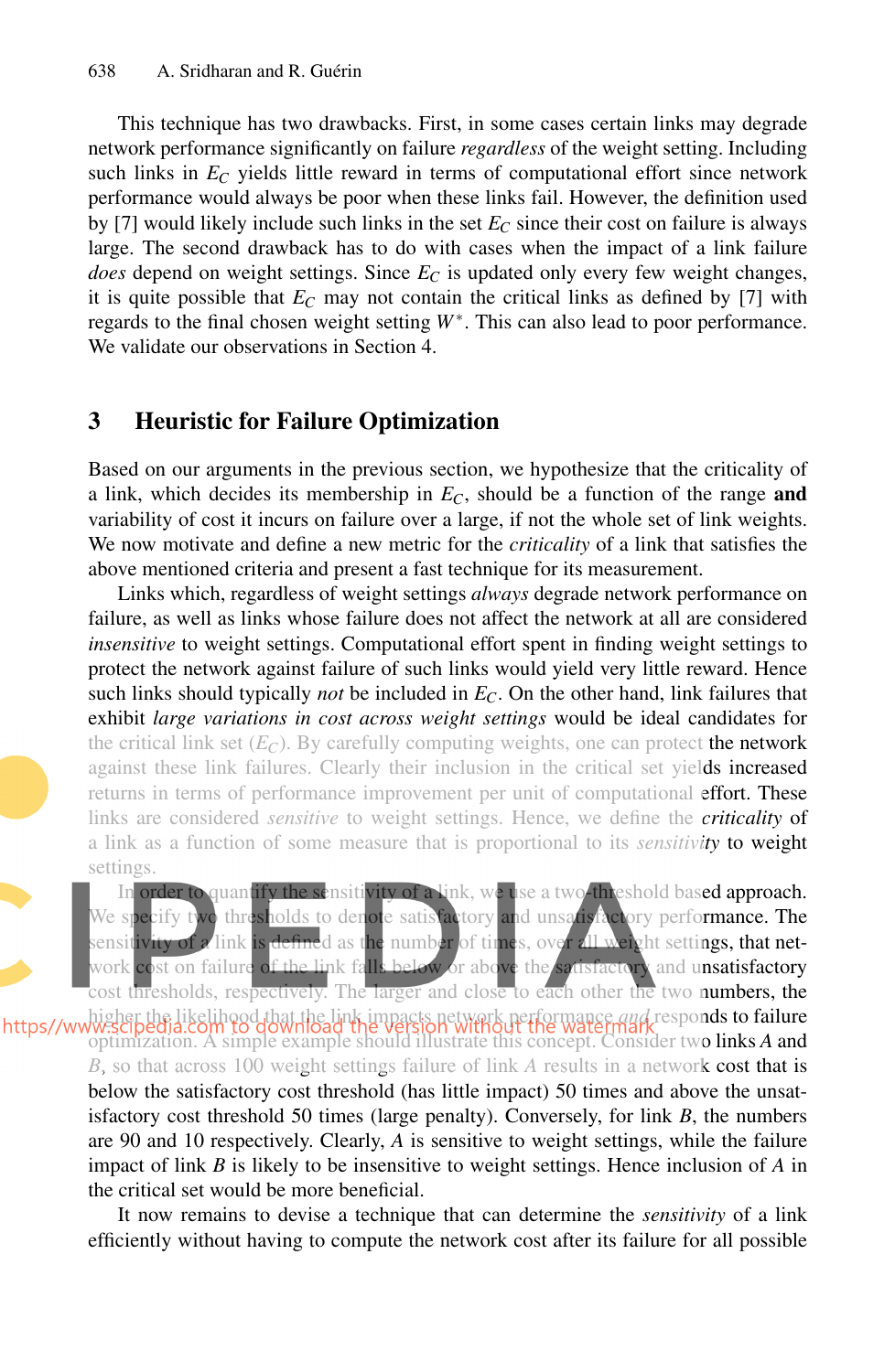weight settings. Two observations are key to our technique. First, a link failure may be approximated by an *increase* in link weight. Second, weight-search heuristics like [5] devised to compute optimal weights in no-failure scenarios typically operate by making numerous single weight changes to explore the weight space. We can exploit this to achieve our goals. During the course of the exploration of the weight space, we can approximate the impact of failure for each link over a large set of weight settings, simply by capturing appropriate statistical identifiers whenever a link weight is increased. This yields two advantages. One, we can compute the *sensitivity* of a link over a large set of routings *without* incurring additional complexity<sup>7</sup>. Second, it also provides an indicator on network robustness in general (see Section 3.4).

Once the *sensitivity* of each link has been computed, the most sensitive links are included in  $E_C$ . The same weight search heuristic is then re-run to compute weights that now minimizes the cost function  $F_{E_C}$ , Eqn. (3)

The heuristic can be thought of as consisting of 3 phases:

- 1. Phase 1: Run a standard weight search heuristic, e.g. [5], to compute the optimal link weights for the no-failure scenario (i.e. minimize  $\Phi_0$ ). During this search, collect statistics whenever link weights are large enough to simulate failure.
- 2. Phase 2: Compute *sensitivity* of each link and choose the most *sensitive* to comprise the set  $E_C$ .
- 3. Phase 3: Run the standard weight search heuristic to minimize the cost function,  $F_{E_C}$ , Eqn. (3).

We note that any heuristic that explores the OSPF/IS-IS weight space by perturbing link weights could be used in Phases 1 and 3. We used the algorithm presented in [5] as our template because the algorithm has been found to be quite fast and effective. In the next sub-sections, we briefly describe each phase. A detailed pseudo-code is available in [11] and omitted here due to space constraints.

#### **3.1 Phase 1: Collecting Link Statistics**

The main functions of Phase 1 are to get an estimate of the best cost in the no-failure case, <sup>Φ</sup>*best* 0 and to gather statistics to compute a measure of criticality for each link. In each iteration, the underlying no-failure weight search heuristic begins with a weight setting *W* and then searches the neighbourhood of that space by choosing a link, and perturbing its link weight. Let the weight vector after perturbation be *W*′ . Denote the cost after perturbation as  $\Phi_0(W')$ . Let the current estimate of the best no-**failure cost** 

we **Scipe dia. Com to download, the version without the watermark**<br>is  $\Phi_0^{\sigma}$ . We denote the 2 thresholds mentioned in Section 3 to measure the sensitivity of a link by  $\theta_1$ (unsatisfactory) and  $\theta_2$  (satisfactory).

*Each* time the perturbation results in the increase of weight of a link *l*, we collect the following statistics :

1. The number of times link weight *increases*. We denote this by  $w_{inc}(l)$ .

 $<sup>7</sup>$  Note that a weight search to optimize performance in the no-failure scenario needs to be run</sup> anyway since our objective contains  $\Phi_0$ .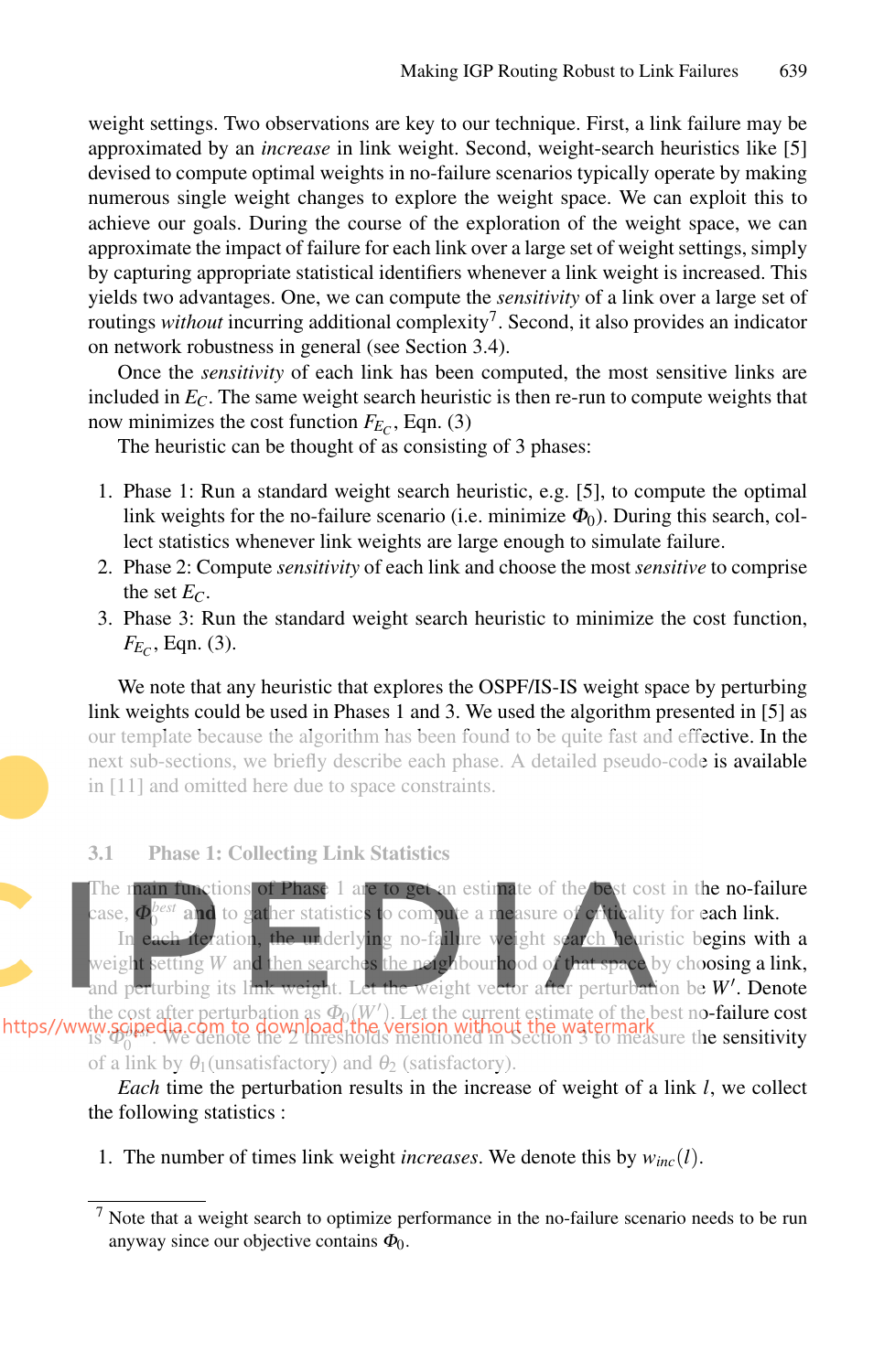2. The number of instances for which the cost of the network lies above the threshold  $\theta_1$ . We denote this estimate by  $\Delta(l)$  and increment it by 1 whenever the current cost  $\Phi_0(W')$  satisfies

$$
\frac{\boldsymbol{\Phi}_{0}(W') - \boldsymbol{\Phi}_{0}^{best}}{\boldsymbol{\Phi}_{0}^{best}} \geq \theta_{1}.
$$
\n(4)

3. The number of instances for which the cost of the network lies below the threshold <sup>θ</sup>2. We denote this estimate by <sup>γ</sup>(*l*) and increment it by 1 whenever the current cost  $\Phi_0(W')$  satisfies

$$
\frac{\boldsymbol{\Phi}_{0}(W')-\boldsymbol{\Phi}_{0}^{best}}{\boldsymbol{\Phi}_{0}^{best}} \leq \theta_{2}.
$$
\n(5)

Observe that since  $w_{inc}(l)$  is *always* incremented for a weight increase,

$$
w_{inc}(l) \ge \Delta(l) + \gamma(l). \tag{6}
$$

### **3.2 Phase 2: Selection of Critical Links**

At the end of the execution of Phase 1, we have the estimate of the best no-failure cost  $\Phi_0^{best}$ , as well as the necessary statistical identifiers to compute the sensitivity of links.

Phase 2 involves the creation of *EC*. Towards this end we compute for each link *l*, the *frequency of cost change*  $\alpha(l)$ , which is our measure of sensitivity. This is done using the equation

$$
\alpha(l) = \min\{(w_{inc}(l) - \Delta(l)), (w_{inc}(l) - \gamma(l))\}
$$
\n(7)

The above equation can be explained as follows. If over all sampled weight settings, weight increases of a link result in cost increases that are either always **above**  $\theta_1$  **or** below  $\theta_2$ , then the impact of this link's failure is relatively insensitive to weight settings. For such scenarios, if the cost of failure is always high (low), then  $\Delta(l)$  (or  $\gamma(l)$ ) would be large. From Eq. (6) and Eq. (7),  $\alpha(l)$ , the criticality of the link assumes **a low value** for both cases. On the other hand, if an increase in cost of the link results in widely varying cost increases that are often above or below the corresponding thresholds, then again from Eq. (6) both <sup>∆</sup>(*l*) and γ(*l*) will be comparatively small, resulting in a large value for  $\alpha(l)$ . Continuing with the example of Section 3, link A would have a criticality  $\alpha(A)$  = min(100 - 50,100 - 50) = 50, while link *B* would have a criticality  $\alpha(B)$  =  $\min(100-90,100-10) = 10.$ 

Construction of the critical link set  $E_C$  is now carried out as follows. All candidate https//www.issipedia.com/itoddownloadottlervefsilonoviitholutythe /waTemarkL links, which are deemed to be the most critical links, are then chosen to constitute the set  $E_C$  of candidate links for failure optimization.  $L = ||E_C||$  is a parameter that can be specified.

## **3.3 Phase 3: Optimization over Critical Links**

The final phase is responsible for finding robust weight settings to protect network performance against failures of links in the critical link set *EC*. This is achieved simply by running the same weight search heuristic, but now to optimize the cost function  $F_{E_C}$ from Eqn. (3). The search is guided by rejecting all solutions whose no-failure cost,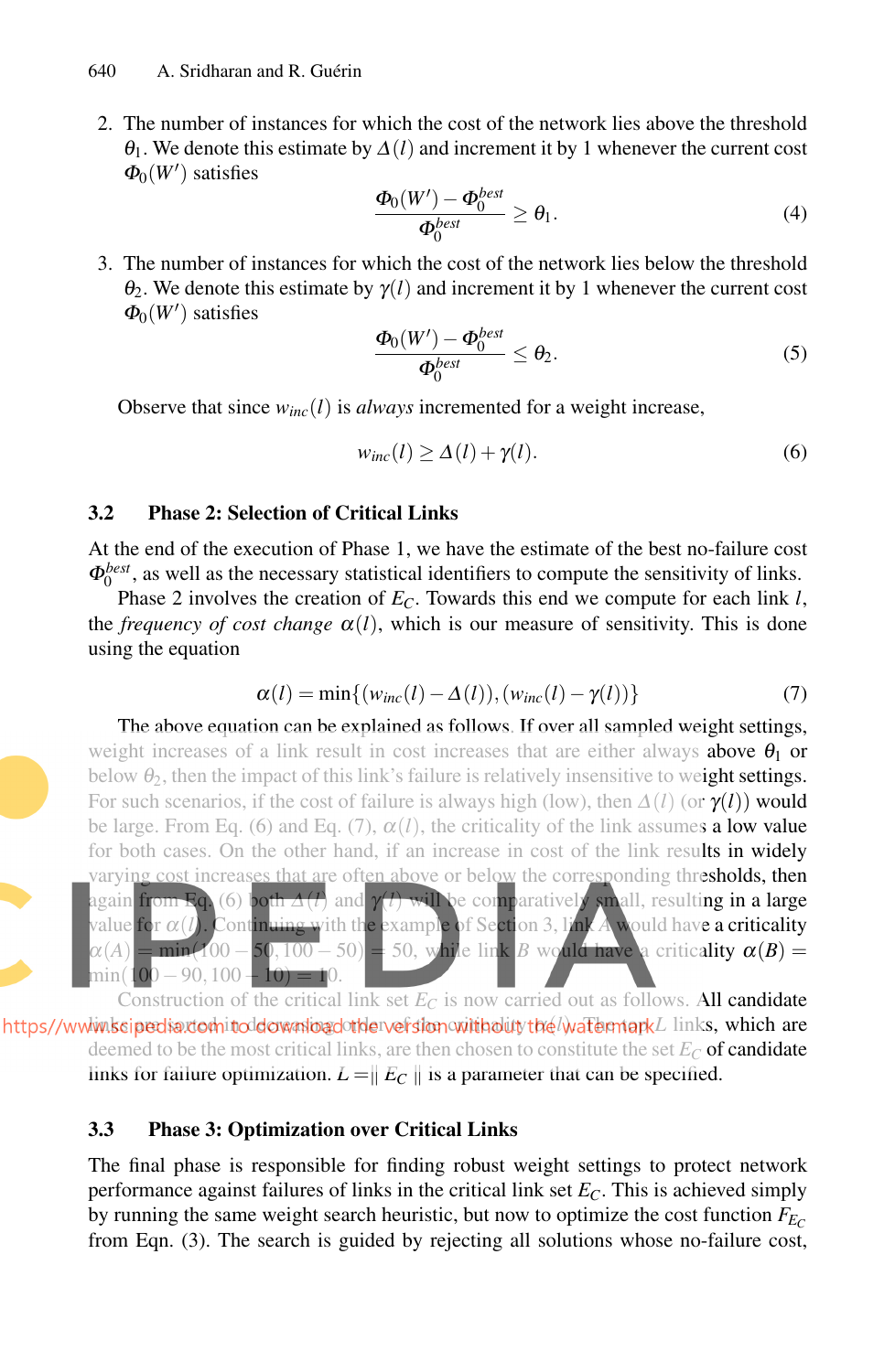$\Phi_0$  exceeds the best no-failure cost  $\Phi_0^{best}$  found in Phase 1 by more than  $\theta_2\%$ . This coupled with the fact that we are optimizing for failure of a small set of links reduces computational complexity.

#### **3.4 Network Sensitivity to Failure**

We now present an additional benefit of our method, namely, the statistical identifiers computed in Phase 1 can be used to estimate the robustness of a network as a *whole*. We define two *network* indicators

$$
P = \frac{1}{\parallel E \parallel} \sum_{l:\frac{\Delta(l)}{w_{inc}(l)} \ge 0.95} \frac{\Delta(l)}{w_{inc}(l)},
$$
\n(8)

$$
G = \frac{1}{\|E\|} \sum_{l:\frac{\gamma(l)}{w_{inc}(l)} \ge 0.95} \frac{\gamma(l)}{w_{inc}(l)}.
$$
 (9)

Intuitively, *P* (Pathological) provides an estimate of how many link failures can significantly degrade performance regardless of any weight setting, while *G* (Good) gives an estimate of the fraction of links that have a negligible impact on failure. One would expect *G* to be close to 1 in instances where almost no link failures cause performance to degrade. Alternatively, one would expect  $P$  to be close to 1, if the network is so heavily loaded, or the traffic poorly matched to the network, that almost every link failure causes significant degradation of performance. We shall see the relevance of those indicators in Section 4.

### **4 Experimental Evaluation**

We evaluated the performance of our heuristic through computational experiments on various topologies and traffic matrices. The set of topologies used for evaluation include a PoP level version of the Sprint backbone as well as 5 synthetic networks generated using the Georgia Tech [15] topology generator. For the Sprint backbone, we used an actual traffic matrix generated from traffic measurements, while the traffic matrices for other networks were generated by picking intensities for each node-pair from a uniform distribution. Due to space constraints, we present only a subset of the results. Complete details may be found in [11].

A piecewise linear cost function introduced in [5] is used to represent the cost of routing traffic on each link. It is similar to an *M*/*M*/1 cost function in that it increases exponentially with link utilization. The network wide cost,  $\Phi$ , is assumed to be the sum of all link costs. We refer the reader to [11] for further details on the cost function. The thresholds  $\theta_1$  and  $\theta_2$  were set to 100% and 20% of the best no-failure cost  $\Phi_0^{best}$ , respectively. The weight search heuristic was run for 1000 iterations in Phase 1 and 100 iterations in Phase 3. As is standard practice in optimization, these parameters may be tuned further if required, although we found them to work well for all topologies considered.

> For the smaller networks considered, we compare our algorithm (we shall refer to our heuristic as "Freq") against techniques presented in [10] (referred to as "Exhaus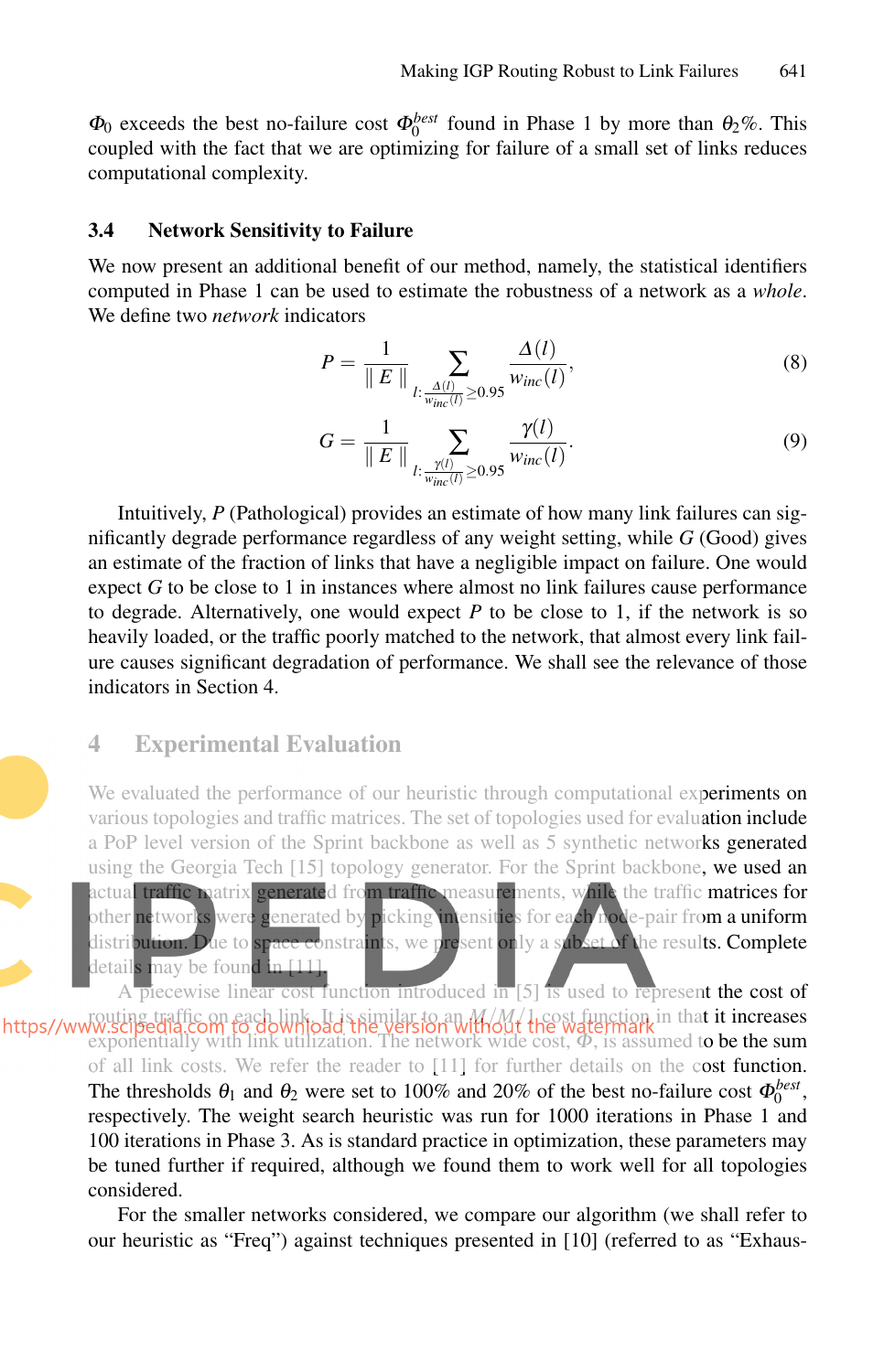tive"), [7] (referred to as "F&T"), random selection of  $E_C$  (referred to as "Random") as well as *optimal re-routing*. To obtain a fair comparison, the same weight search heuristic ([5]) used in our technique for exploring the weight space was also utilized in the other heuristics. For optimal re-routing, a new set of weights was computed for *all instances* of link failures on the reduced topology consisting of the original graph minus the failed link. We then compared the performance of our and other heuristics to the performance achievable when re-computing new routes after each failure.

For large networks, both the "Exhaustive" technique and computation of optimal routings for all of the  $\parallel E \parallel$  possible failures are intractable. In order to circumvent this problem we first identify cases for which route re-computation has the potential to significantly improve performance, that is, those link failures that generate significant cost differences between the no-failure cost and that of our heuristic. For those and only those, we re-compute link weights (i.e recompute the routing) by running the no-failure weight search heuristic ([5]) on the truncated graph from which the failed link has been removed. This enables us to again compare the performance of the different heuristics (except the "Exhaustive") against a benchmark consisting of what is achievable when full re-routing is allowed.

Finally, we note that all the IGP weight search techniques ([5], [4] etc.) are random in nature and our identification of critical links is also based on statistical estimators. Hence it is possible that in a particular run we traverse an atypical sample path and make poor choices when selecting critical links, resulting in poor performance<sup>8</sup>. In order to quantify the frequency of such instances, we performed multiple runs (20) of all heuristics. Consequently, the results are presented in the form of the "fraction of times the heuristic cost lay within a certain fraction of the benchmark cost" over all the runs. The metric used for comparison was always the *worst case* deviation over all link failures between the heuristics and the benchmark costs. For example, a value of 60% under a column titled 30% would imply that in 60% of the runs, the *worst case* deviation of the heuristic from the benchmark over *all* link failures was less than 30%.

#### **4.1 Small Networks**

This sectionpresents results for a PoP level versionof theSprint network. Re-computation of the optimal routing after each failure was tractable and hence used as the benchmark. Table 1 shows results for a maximum link utilization of 0.7 under the optimal routing no-failure scenario. From the first row, we observe that the "Exhaustive search" heuristic performs quite well, always within 30% of *optimal re-routing*.

https//www.scipedia.com to download the version without the watermack, show the performance of our heuristic with 40 and 20 critical links, respectively. As can be seen, the results are very good and comparable to those of the "Exhaustive Search" technique. 100% of the sample runs for  $L = 40$ , and 90% of the samples for  $L = 20$ , yield a performance within 40% of that obtainable with the best possible re-routing. The "Exhaustive Search" heuristic outperforms our heuristic with  $L = 40$  in only 6.6% of the sample runs, and that too by less than 10%.

<sup>8</sup> Given their random nature, *all* the weight search techniques suffer from this problem.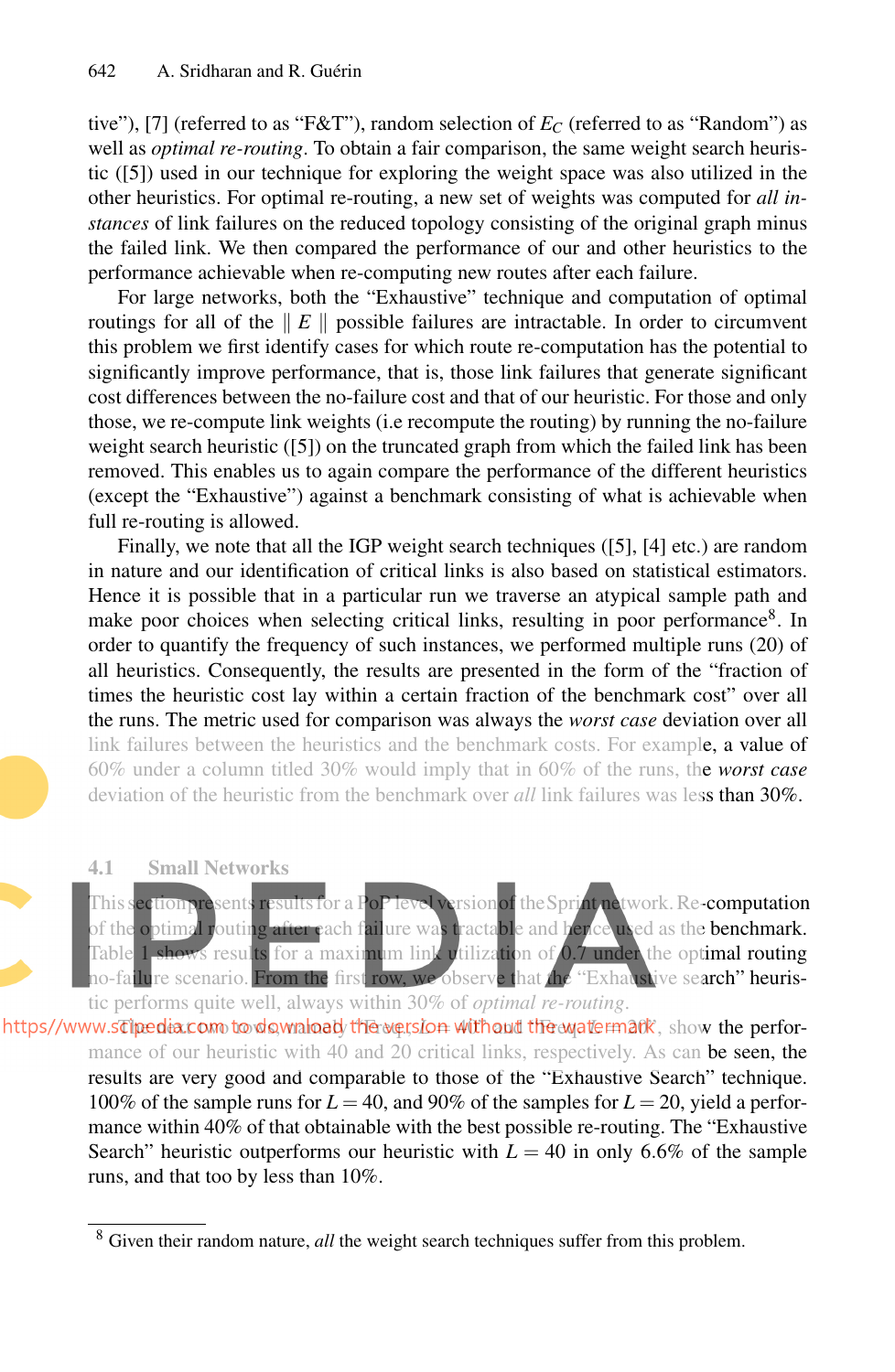|                 | Freq. of % Deviation from Optimal |                  |                   |                   |          |    |          |                   |          |                                                  |
|-----------------|-----------------------------------|------------------|-------------------|-------------------|----------|----|----------|-------------------|----------|--------------------------------------------------|
| Heuristic       | 10%                               | 20%              |                   |                   |          |    |          |                   |          | $ 30\% $ 40\% $ 50\% 60\% 70\% 80\% 90\% >100\%$ |
| Exhaustive      | 9.1                               | 81.8             | 9.1               | $\mathbf{\Omega}$ | 0        | 0  |          | $\theta$          |          |                                                  |
| Freq. $L = 40$  |                                   | 13.33 73.33 6.67 |                   | 6.67              | $\Omega$ | 0  | $\theta$ | $\theta$          | $\theta$ | $\theta$                                         |
| Freq. $L = 20$  | 10                                | 75               | $\theta$          | 5                 | 0        | 0  | $\theta$ | 0                 | $\theta$ | 10                                               |
| $F&T L = 40$    | $\Omega$                          | 15               | 10                | $\theta$          | 15       | 15 | 10       | 0                 |          | 35                                               |
| $F&T L = 20$    | 0                                 | 5                | 0                 | 10                | 5        | 10 | $\theta$ | 5                 | $\theta$ | 65                                               |
| Random $L = 40$ | 0                                 | 25               | 20                | $\theta$          | 20       | 10 | $\theta$ | 0                 | $\theta$ | 25                                               |
| Random $L = 20$ | 0                                 | 5                | 5                 | $\theta$          | 10       | 10 | 15       | 5                 | 5        | 45                                               |
| Plain           |                                   | 3.33             | $\mathbf{\Omega}$ | 16.6713.3316.67   |          |    |          | $\mathbf{\Omega}$ |          | 70                                               |

| <b>Table 1.</b> Comp. Results for various heuristics on the Sprint n/w, Max Util = $0.7$ |  |  |  |  |  |  |  |
|------------------------------------------------------------------------------------------|--|--|--|--|--|--|--|
|------------------------------------------------------------------------------------------|--|--|--|--|--|--|--|

**Table 2.** Comp. Results for various heuristics on the Sprint  $n/w$ , Max Util =  $0.5$ 

|                      | Frequency of % Deviation from Optimal |  |  |  |  |  |  |  |  |                                                                     |
|----------------------|---------------------------------------|--|--|--|--|--|--|--|--|---------------------------------------------------------------------|
| Heuristic            |                                       |  |  |  |  |  |  |  |  | $\left[10\% 20\% 30\% 40\% 50\% 60\% 70\% 80\% 90\% >100\% \right]$ |
| Exhaustive 1         | 100                                   |  |  |  |  |  |  |  |  |                                                                     |
| Freq. $L = 20$   100 |                                       |  |  |  |  |  |  |  |  |                                                                     |
| $F&T. L = 20 100$    |                                       |  |  |  |  |  |  |  |  |                                                                     |
| Plain                |                                       |  |  |  |  |  |  |  |  |                                                                     |

Our technique also outperforms the implemented "Random" as well as "F&T" techniques. From Table 1 we observe that the "F&T" technique has a worst-case deviation of more than 100% from optimal re-routing in 35% of the cases with  $L = 40$  and in 65% of the cases with  $L = 20$ . "Random" selection of critical links results in **a worst case** deviation of more than 100% in 25% of the sample runs with  $L = 40$  and in 45% of the sample runs with  $L = 20$ . This further re-enforces the importance of correctly **selecting** critical links. Finally, the last row ("Plain"), indicates performance when **link weights** are optimized only for the no-failure scenario. As expected, it performs the worst with 70% of the runs exceeding optimal performance by 100%.

Table 2 presents an interesting second sample point for the Sprint network, this time for a relatively low utilization of 0.5. As can be seen, all techniques including even the "Plain" heuristic performs exceedingly well. Why is this the case? Our network indicators *P* and *G* defined in Section 3.4 correctly explain this situation. The *P* and *G*

indicators for the various networks at various levels of utilization have been computed in Table  $3(a)$ . Note from the 2nd entry, which represents the network in question, that it has a *G* entry of 0.98. This indicates that at the current utilization, the network should be relatively insensitive to failures, which is indeed the case. Note also that the 1st row which represents the Sprint network with the previous utilization of 0.7, has a *P* value of 0.046. This indicates the presence of some (4) links that always cause degradation on failure. We confirmed this observation for all 4 links by comparison with the optimal performance on failure of these links.

> Our technique is the only one that allows the explicit identification of such instances without resorting to expensive computation. The *P* and *G* network indicators readily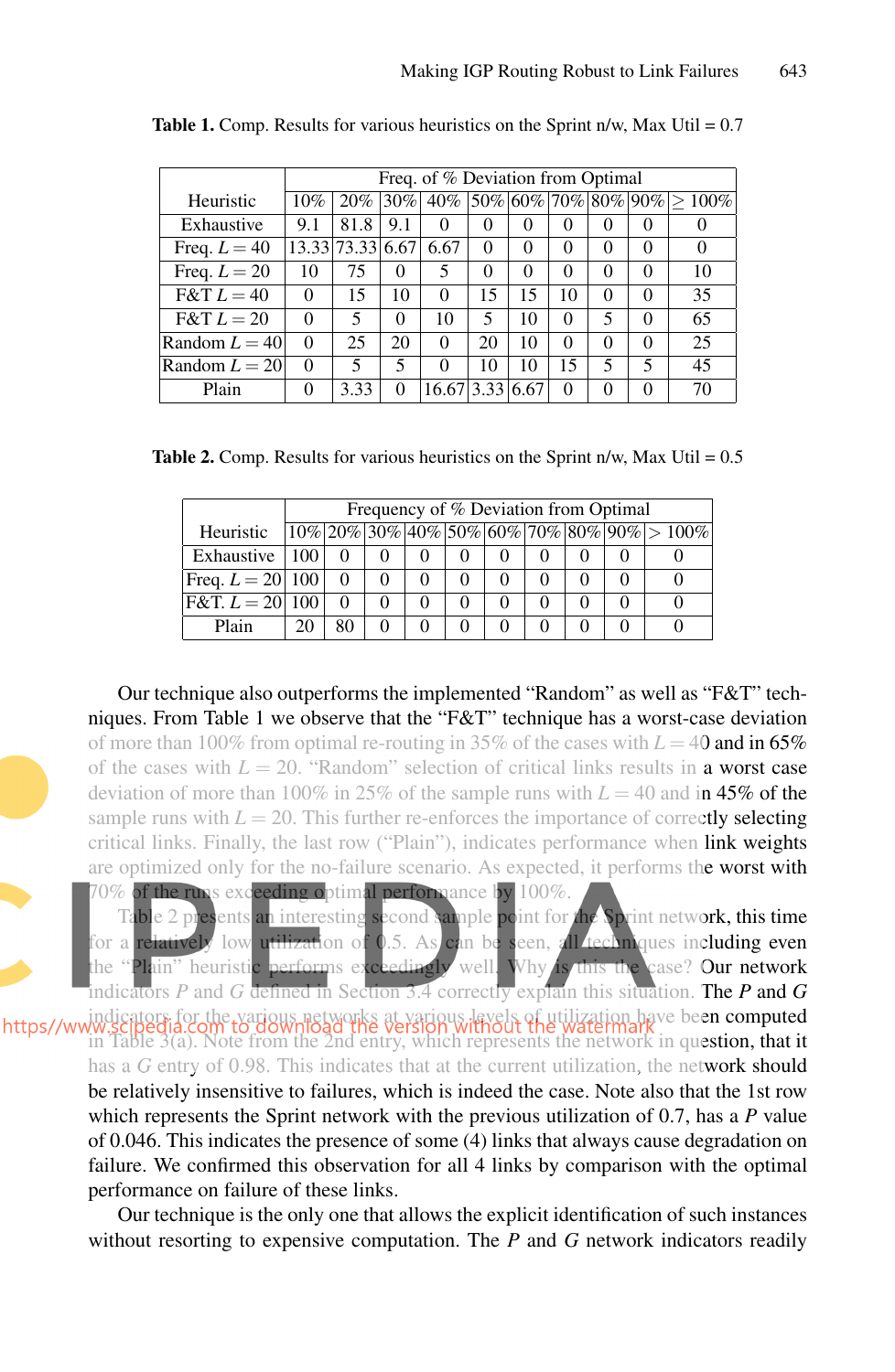|    |          |       | Row Network Max. Insensitivity |      |  |
|----|----------|-------|--------------------------------|------|--|
|    |          | Util. |                                | ( i  |  |
|    | Sprint   | 0.7   | 0.046                          |      |  |
| 2. | Sprint   | 0.5   |                                | 0.98 |  |
| 3. | 150 Node | 0.7   | $\mathbf{\Omega}$              | 0.97 |  |

(a) Insensitivity of various network-traffic matrix instances to link failure

| Heuristic      | Avg. | Max.                    |
|----------------|------|-------------------------|
|                |      | $Time(secs)$ Time(secs) |
| Exhaustive     | 3320 | 4207                    |
| Freq. $L = 40$ | 510  | 626                     |
| Freq. $L = 20$ | 189  | 224                     |
| $F&T L = 40$   | 608  | 743                     |
| $F&T L = 20$   | 270  | 546                     |
| Plain          |      |                         |

**Table 3.** Computational Time and Insensitivity Indicators for Sprint n/w

(b) Comp. Times for various heuristics

identify instances where failure optimization is not beneficial, simply by using information from the computationally inexpensive Phase 1. Based on the values of *P* and *G*, one can decide to skip the more expensive Phase 2, and/or initiate a redesign of the network.

Table 3(b), displays statistics of the computation time (on a Dell Intel 1.5 GHz) for each heuristic on the Sprint network. The table clearly demonstrates the significant gain in computation time of our heuristic over the "Exhaustive Search" technique. Our heuristic takes an order of magnitude less time to compute solutions, and in most cases yields equally good weight settings. We also observe that the "Freq." heuristic is faster than the "F&T" technique.

### **4.2 Large Networks**

Scalability to cope with the large size of present day networks has been an important goal of our heuristic. By virtue of the size of large networks, one expects a link failure to have less impact than on small networks. Hence we use smaller critical link sets to improve the running time. Table 4(a) shows results for a 150 node 432 edge graph for "Freq." and "F&T" heuristics with  $L = 10$ , and for the "Plain" heuristic. Our heuristic as well as the "F&T" heuristic perform well, within 10% of the benchmark over all runs, while the "Plain" heuristic performs well in 80% of its runs. The results are attributable to the high value of  $G = 0.97$  for the 150 node network. All but 4 of the links cause little impact on failure. However the 4 links are sensitive to weight settings which offsets the "Plain" heuristics performance in 20% of the runs.

Running times for the network are shown in Table 4(b). Our heuristic took about 4.6 hours and was much faster than the "F&T" heuristic. For the network in question, 10 iterations of the "Exhaustive Search" took about 7 hours. The underlying weight search scheme ([5]) typically takes about 1000 iterations to produce consistent results ([5]). A straightforward extrapolation indicates that the "Exhaustive" technique would require 700 hours to produce results equivalent to our method, i.e., about 2 orders of magnitude more.

Results for several other small and large networks are presented in [11]. They further demonstrate the speed and effectiveness of our technique over other methods as well as the benefits of the network indicators *P* and *G*.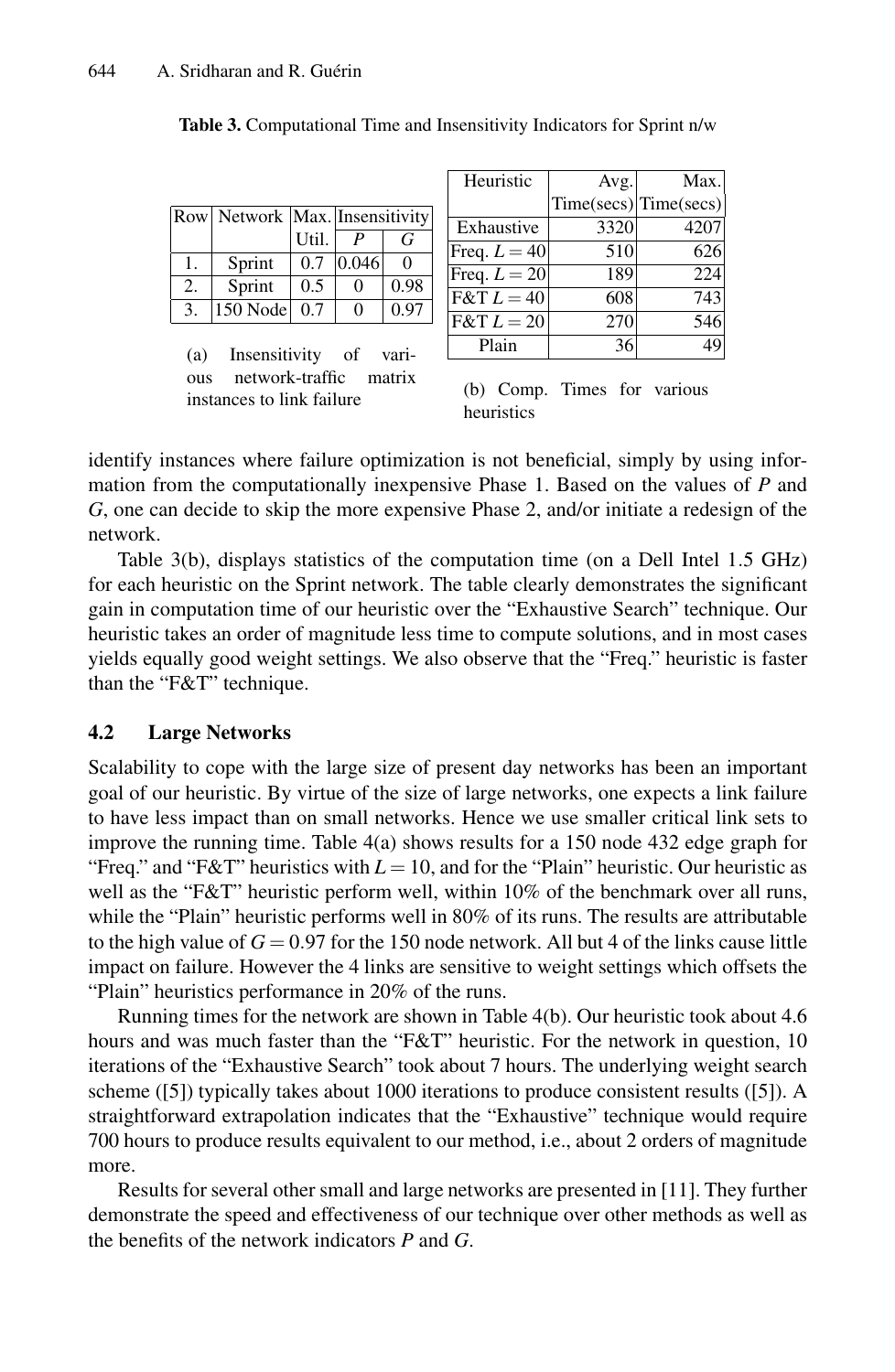|                                         | Freq. of % Dev. from No-Failure Cost |    |          |  |  |
|-----------------------------------------|--------------------------------------|----|----------|--|--|
| Heuristic $ 10\% 20\% $                 |                                      |    | $>100\%$ |  |  |
| Freq. $L = 10   100  $                  |                                      |    |          |  |  |
| $\left  \nabla \& T L = 10 \right  100$ |                                      |    |          |  |  |
| Plain                                   |                                      | 80 |          |  |  |

**Table 4.** Performance and complexity statistics for 150 node n/w

| Plain                                     | 5559 | 6387 |  |  |
|-------------------------------------------|------|------|--|--|
| (b) Comp. Times for various<br>heuristics |      |      |  |  |

Heuristic Avg. Max.

Freq.  $L = 10$  16489 17847  $\text{F&T. } L = 10 \begin{bmatrix} 23800 & 138646 \end{bmatrix}$ 

Time(secs) Time(secs)

## (a) Comp. Results for various heuristics, Max  $Util = 0.7$

# **5 Conclusions**

We have addressed the problem of computing *a single set* of link weights for IGP routing to protect the network against single link failures and perform well under normal conditions. This is an important problem because single link failures are the most common type of failures, and can generate significant disruption if not properly guarded against. The use of "proactive" solutions limits the amount of overhead and re-routing required and also minimizes disruption which are desirable given the transient nature of such failures.

In this work we have presented an efficient and novel heuristic that exploits the information gathered by no-failure search heuristics. We showed how to use this information to construct a set of critical links that are most likely to degrade performance on failure. Exhaustive search to optimize for failure is then performed only for this smaller set of links. Through computational evaluations we have demonstrated that the heuristic scales well with network size, and outperforms previous approaches. Finally, a novel feature of our heuristic is in the form of the *P* and *G* indicators that provide early indication of the general sensitivity of the network to failures.

# **References**

- 1. B. Albrightson, J.J. Garcia-Luna-Aceves, and J. Boyle. EIGRP a fast routing protocol based on distance vectors. In *Proceedings of Networld/Interop*, May 1994.
- 2. W. Ben-Ameur. Multi-hour design of survivable classical IP networks. *International Journal of Communication Systens*, 15:553–572, 2002.
- 3. R. Callon. Use of OSI IS-IS for routing in TCP/IP and dual environments. Request For Comments (Standard) RFC 1195, Internet Engineering Task Force, December 1990.
- 4. M. Ericsson, M. Resende, and P. Pardalos. A genetic algorithm for the weight setting problem in OSPF routing. In *Journal of Combinatorial Optimization*, volume 6, 2002.
- 5. B. Fortz and M. Thorup. Internet traffic engineering by optimizing OSPF weights. In *Proceedings of INFOCOM'2000*, Tel Aviv, Israel, March 2000.
- 6. B. Fortz and M. Thorup. Optimizing OSPF/IS-IS weights in a changing world. *IEEE Journal on Selected Areas in Communication*, May 2002.
- 7. B. Fortz and M. Thorup. Robust optimization of OSPF/IS-IS weights. In *W. Ben-Ameur and A. Petrowski, Editors, Proceedings of INOC*, pages 225–230, October 2003.